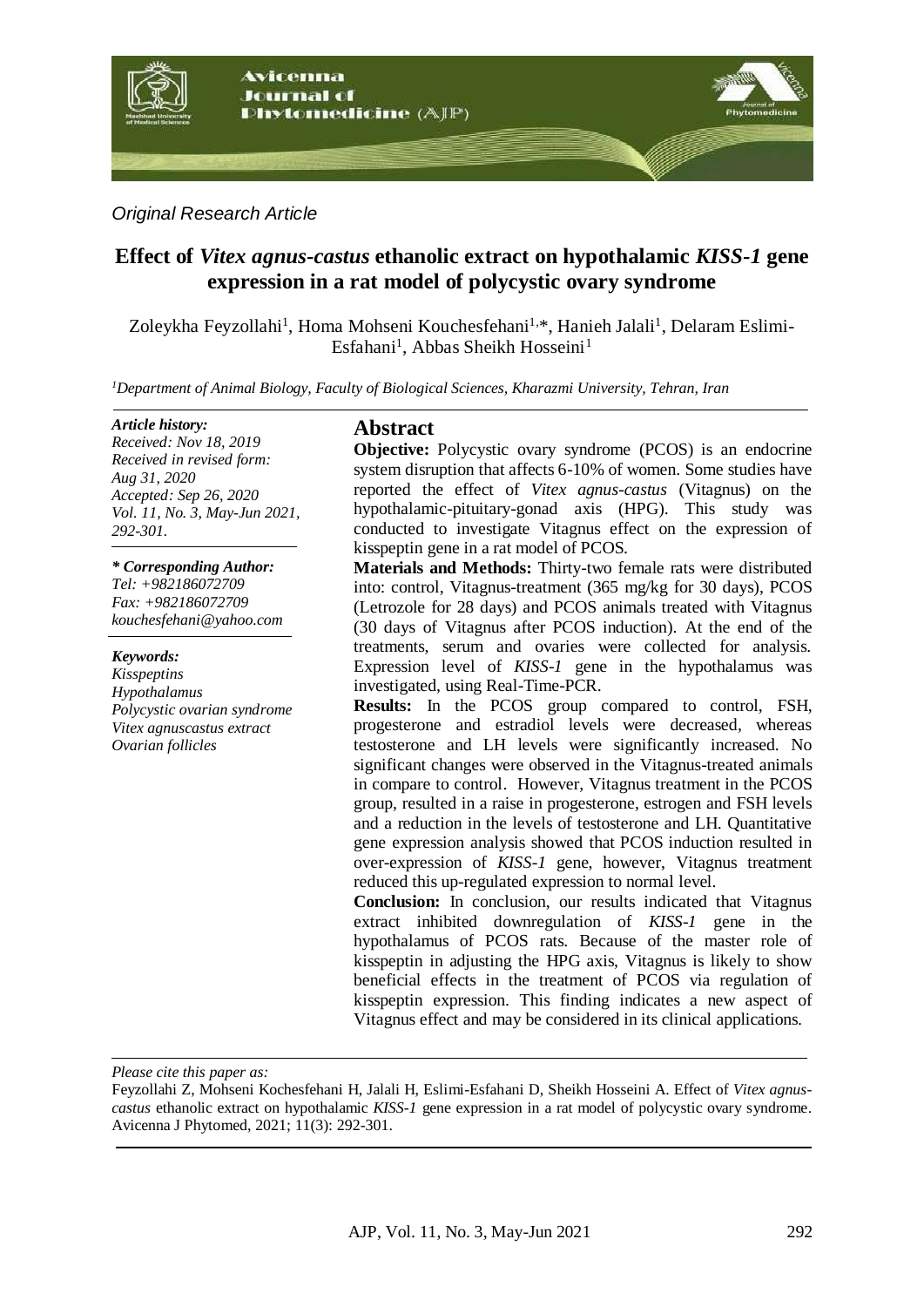# **Introduction**

Polycystic Ovary Syndrome (PCOS) is a complex endocrine disorder that influences about 6 to 10% of women ofreproductive age (Mccartney Ch and Marshall, 2016). Women with this syndrome suffer from acne, obesity, hair loss, hypertension and irregular ovulation (Hoeger et al., 2014). Levels of endocrine hormones are altered in these patients and they are at risk of infertility as well as metabolic disorders, such as type 2 diabetes (Lizneva et al., 2016). Several therapeutic approaches have been proposed for PCOS, including changing lifestyle, surgery and medications (Badawy and Elnashar, 2011). Currently, the most popular therapeutic approach is administration of medications, such as clomiphenecitrate, metformin, tamoxifen (Radosh, 2009). In case of mild (a condition in which the symptoms of the disease are not severe) syndrome, treatment includes administration of oral contraceptives or traditional herbal remedies (Van Die et al., 2013). *Vitex agnus-castus* (Vitagnus) is one of the oldest herbal remedies used to treat menstrual disorders and female infertility (Van Die et al., 2013; Russo and Galletti, 1995).Some clinical trials have demonstrated the benefits of Vitagnus in the treatment of premenstrual and hyperprolactinaemia disorders (Van Die et al., 2013). *Vitex agnus-castus*extract contains dopamine, opioid and estrogen receptor's ligands, which modulate the level of hormones and lower the level of prolactin (Chen et al., 2011). It regulates sex hormone levels, mainly through regulation ofthe pituitary gland and LH (luteinizing hormone) production (Heskes et al., 2018). Kisspeptin, a neuropeptide secreted from the hypothalamus, functions throughbinding and activation of G proteincoupled receptor, GPR54 (Trevisan et al., 2018). Kisspeptin/GPR54 system acts upstream of GnRH and controls various aspects of female fertility, such as puberty, ovulation and lactation, through negative and positive feedback systems of sex hormones (Tena-Sempere, 2006). In the

hypothalamus of rodents, kisspeptin neurons are situated in the nuclei of arcuate (ARC) and anteroventral periventricular (AVPV) (Gottsch, 2004). In the ARC, kisspeptin neurons contribute to the production of GnRH/LH pulse through a negative feedback, whereas in the AVPV, kisspeptin neurons are under estrogen positive feedback control and are concerned with pre-ovulatory GnRH/LH surge generation (Kauffman et al., 2007a). Studies performed in animal models have demonstrated that the expression level of hypothalamic *KISS*-1 mRNA is altered in reproductive disorders, such as PCOS (Witchel and Tena-Sempere, 2013). Manipulation of kisspeptin signaling may be a suitable curative strategy for the treatment of PCOS-related fertility disorders, so that medications that regulate this signaling system may be taken into consideration for PCOS treatment (Romero-Ruiz et al., 2019). Although several studies have been performed to investigate the effects of Vitagnus on PCOS, most of them focused on identifying hormonal and tissue changes, and few studies have been performed to identify genes affected by Vitagnus. Given the importance ofunderstanding the action of herbal medicines at genes level, in the present study, we investigated the effect of *Vitex agnus-castus*fruit ethanolic extract on the expression of hypothalamic *KISS-1* gene in a rat model of PCOS; Our assumption was that Vitagnus has a positive effect on regulating the levels of sex hormones to relieve issues associated with related to PCOS by regulating kisspeptin neurons activity.

# **Materials and Methods Preparing** *V.agnus-castus* **fruit extract**

*Vitex agnus-castus* fruit was prepared from the School of Traditional Medicine, Shahid Beheshti University of Iran and its extract was prepared according to previous protocols (Liu, 2008). The fruits were dried understandard conditions, avoiding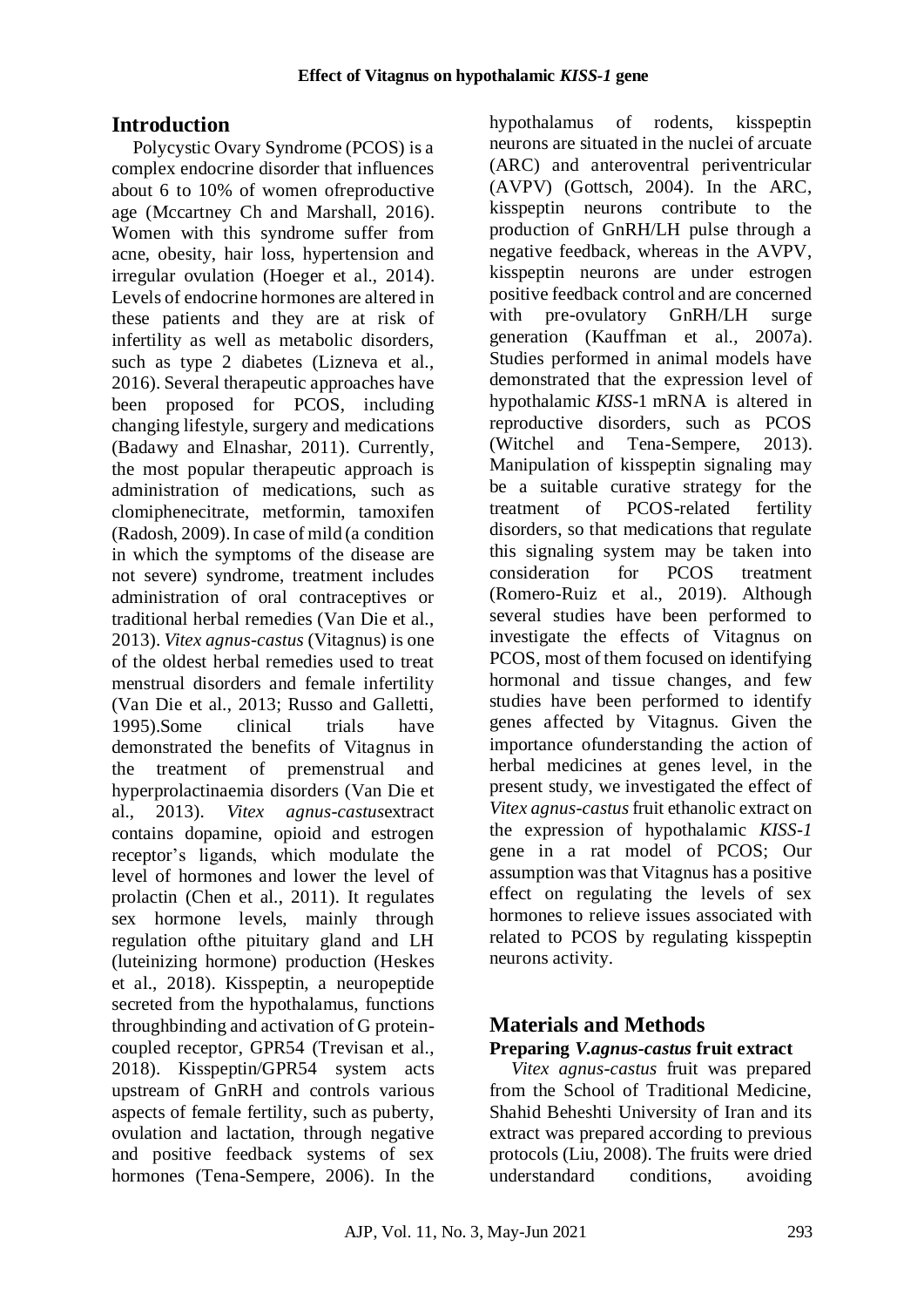microbial contamination with a suitable ventilation. For extraction, 500 g of fruit powder was dissolved and kept in 1 l of 70% ethanol for 48 hours. Then, the contents of the container were strained and the collected solution was moved to a balloon. The solvent was eliminated using a rotary device set at 70°C.

# **Animals**

Thirty-two adult female Wistar rats weighing 200-250 g, were purchased from the animal house of Tehran University (Tehran, Iran) and kept in a controlled environment of 12 hr light/dark cycle, 60- 65% humidity and temperature  $22 \pm 2^{\circ}C$ , without any water and food (Behparvar Co. Iran) restriction. All procedures were performed regarding the instruction of animal care and ethical committee of Kharazmi University.

Animals were monitored for 14 days and those with at least two regular estrous cycles, were divided into four groups (n=8 for each group) as follows: Control (intact);Vitagnus group (sham) that received 365 mg/kg Vitagnusextract orally for 30 days (Nasri et al., 2007);PCOS group that received letrozole (Aburaihan Pharmacy Company, Iran) 1mg/kg orally for 28 days (Kakadia et al., 2019); and PCT group (PCOS animals treated with Vitagnus extract at the dose of 365 mg/kg for 30 days). In the PCT group, at the first step, letrozole was injected for 28 days to develop PCOS; after this stage where PCOS wasinduced, letrozole treatment was stopped, and Vitagnus was started and continued for 30 days at the dose of 365 mg/kg.

### **Serum collection and ELISA assay**

At the end of 30 days of treatments, animals were anesthetized using chloroform in a special containerand 3.5 ml of blood was drawn from their hearts. Blood serum was obtained by centrifugation at 3000 rpm and kept at-80°C. Serum concentrations of LH, FSH, progesterone, estrogen and testosterone

were measured by ELISA based on them anufacturer's instruction (Monobind Inc. USA).

## **Morphological/morphometric analysis of ovaries**

Eight ovaries of each group were removed and fixed in Bouin's solution, embedded in paraffin, sectioned by rotary microtome (5-µm thickness) and stained by Hematoxylin-Eosin. Morphometric analysis of ovaries and follicular counting were performed using a light microscope (Zeiss, Germany) at magnification of X400. In each ovary, different follicles including primordial, primary, pre-antral, antral, graafian cystic, and corpus luteum were counted. The thickness of the granulosa and theca layers was measured in all groups using eyepiece micrometer.

### **Quantitative real-time PCR**

A quantitative Real-time PCR (qRT-PCR) assay was followed in an Eppendorf Master cycler EP Real Plex. Briefly, hypothalamus tissues were collected from four groups and kept at-80°C until the time of RNA extraction. RNA was extracted using a specific kit (ParsTous, Iran) and then, converted to cDNA using cDNA synthesis kit (ParsTous, Iran) by mixing the template RNA and kit components (Buffer mix, Enzyme mix andDiethyl pyrocarbonate water) in RNase-free tubesand incubated for 10 min at 25°C, then, incubated at 50°C for 60 min. All procedures were conducted as instructed by the manufacturer. The reaction was stopped by heating at 70°C for 10 min. Primers for rat *KISS-1* and *GAPDH*, as the housekeeping gene, were designed using Primer-BLAST - NCBI. The primer pairs were as follows: *KISS-1* forward: TGCTGCTTCTCCTCTGTGTG and reverse:

# GTTCCTGGGGTCCTGACTGTTG;

*GAPDH* forward: AGTGCCAGCCT-CGTCTCATA and reverse: GATGGTGATGGGTTTCCCGT. To perform real-time PCR, SYBR Green Real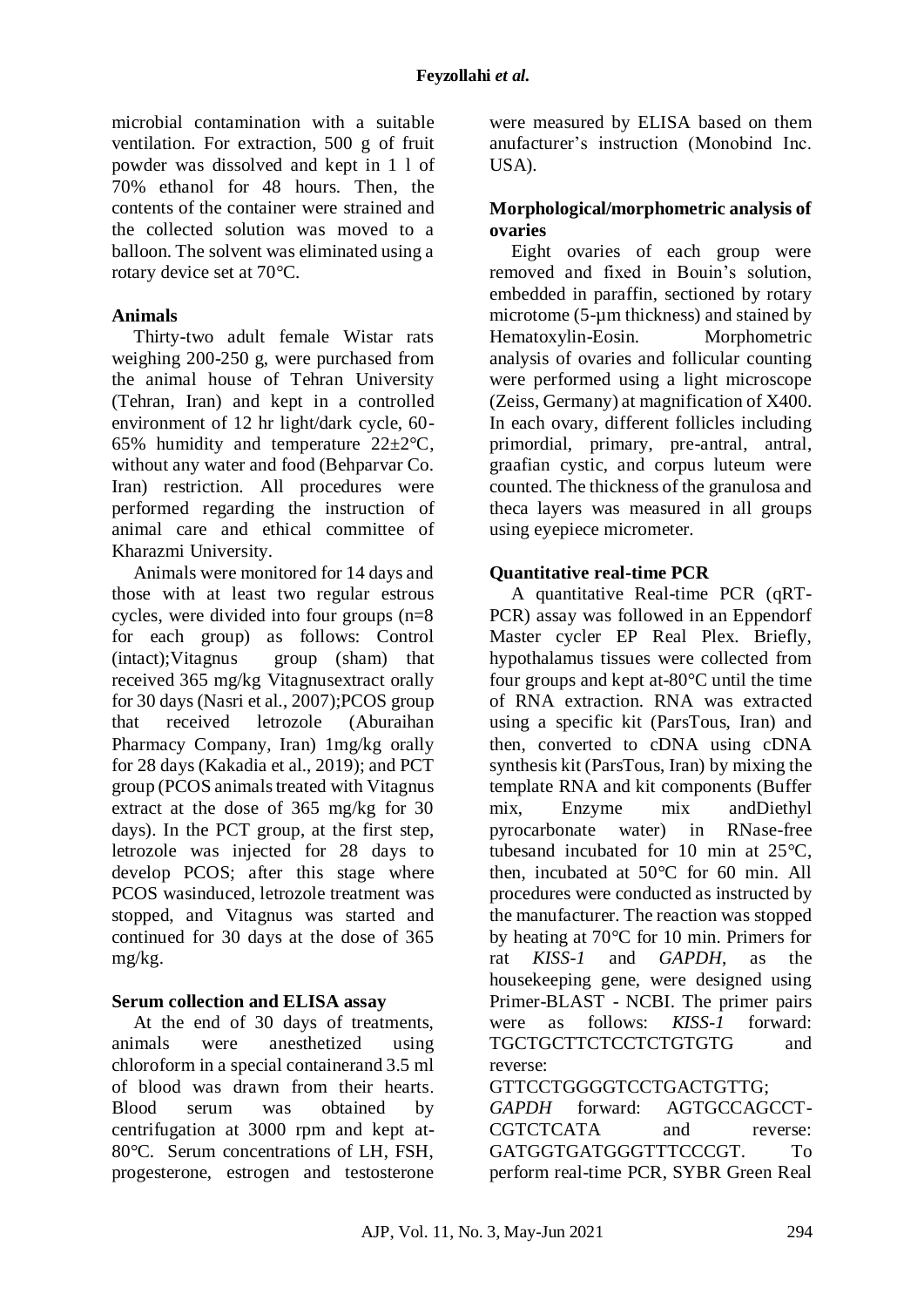Master Mix Kit was used according to the manufacturer's directions (Takara, Japan). Briefly, DNA was denatured at 95°C for 2 min followed by 40 cycles of 30 sec at 95°C and 30 sec at 60°C. The relative expression of *KISS-1*was normalized to *GAPDH* and relative changes in gene expression were determined by the  $2-\Delta\Delta CT$  method.

### **Statistical analysis**

All experiments were performed at least three times. Data werestatistically analyzed using SPSS. 22 software. A pvalue $<0.05$ was considered significant.

### **Results**

#### **Morphological characteristicsof ovaries in PCOS and treatment groups**

Histological observations of ovaries in PCOS animals indicated that ovulation was impaired due to PCOS. Compared to the control animals, the number of large cystic follicles as well as small follicles washigher in ovaries of PCOS animals in compare to controls.Moreover, no corpus luteum was detected in PCOS animals and granulosa layers were thinner compared to that ofthe control group. Morphological studies showed that the number of cysts and their size were decreased in the PCOS rats treated with Vitagnus extract compared to the untreated PCOS animals. In the sham group in which animals were treated with Vitagnus extract for a period of 30 consecutive days, there was no change in the structure of ovary in comparison to the control group (Figure 1).

### **Follicle count and measurement of theca and granulosa layers**

Counting different types of follicles in ovaries of the PCOS group indicated the presence of a large number of small follicles and abundance of large cystic follicles, which were characteristics of PCOS. The number of antral and Graafian follicles was significantly reduced in the PCOS group compared to the control ovaries.



Figure 1. Histologic analysis of ovaries inletrozoletreated animals (PCOS animals) in comparison with healthy ovary and those treated with Vitagnus extracts. Ovarian sections stained with hematoxylin-eosin.A:Healthy ovary. B: Polycystic ovary has a large number of large cystic follicles with a thin granulosa and thick follicular sheath. C and D:Vitagnus-treated ovary with large follicles, thin follicular sheath and several corpus luteum. There was no significant difference in tissue characteristics between the control and Vitagnus groups. CL:corpus luteum, Cf:cystic follicles, AF:antral follicle, PAF:Preantral follicle, and Gf:Graafian follicle (x400).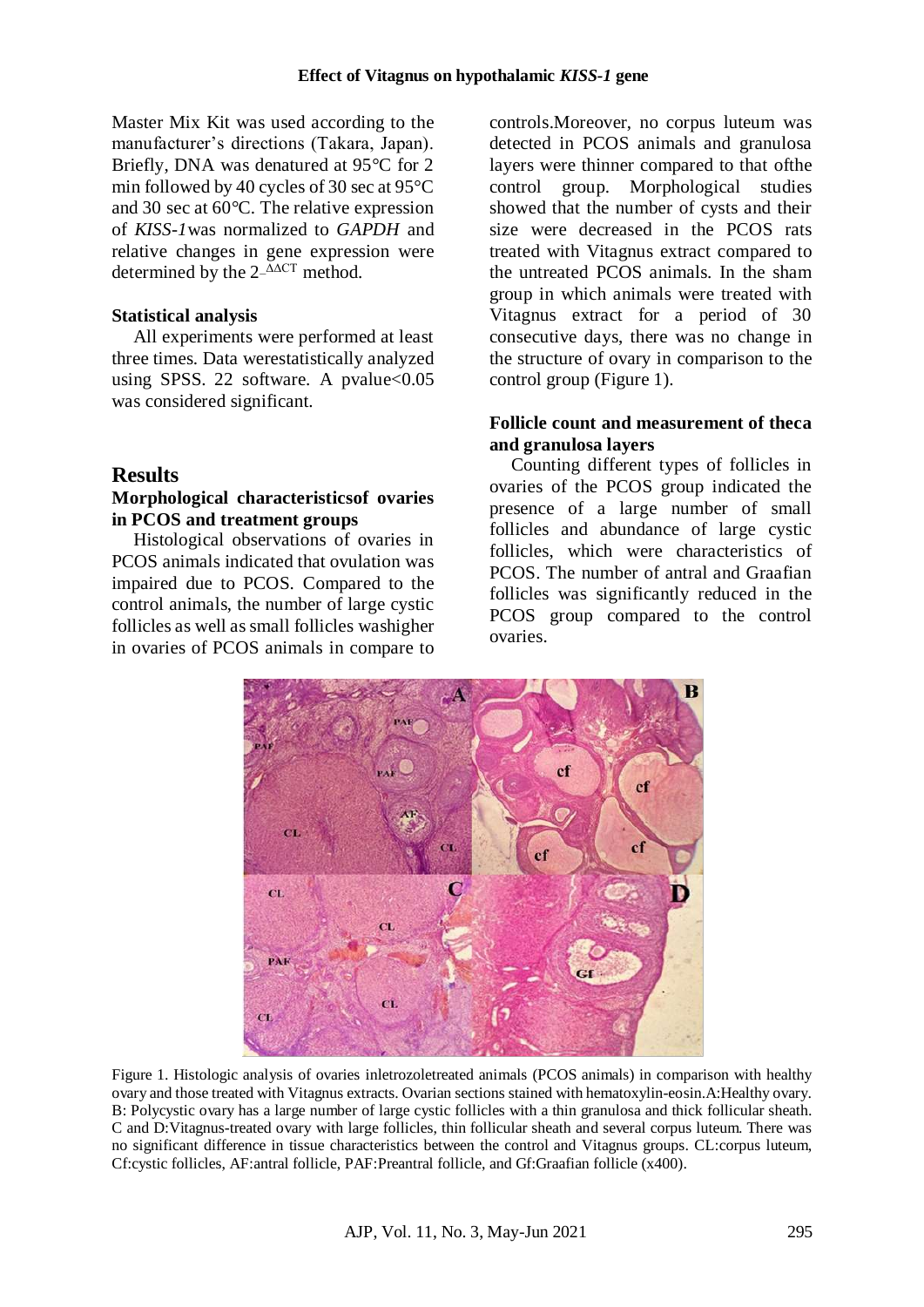The results of this study indicated that treatment of polycystic ovaries with Vitagnus extract led to reduced number and size of the cysts. Furthermore, a number of corpora lutea was found in most of the Vitagnus-treated PCOS ovaries, indicating the restoration of ovulation (Figure 2). Results of measuring the thickness of the theca and the granulosa layers of all groups

indicated that there were no significant differences between the control and sham animals, however, theca layer was thicker butgranulosa layer was thinner in the PCOS ovaries compared to both the control and sham treated groups. In the PCT group, Vitagnus treatment reduced the thickness of theca layer butincreased that of granulosa layer in the ovaries (Figure 3).



Figure 2. Count of different follicular types in the ovaries of control (non-treated animals), sham (Vitagnus treated animals), PCOS (letrozole treated animal) and PCT (letrozole and Vitagnus treated animals) groups. Different letters indicate a significant difference at p-value<0.05. PMF:primitive follicles;PF:Primary follicles;PAF:Preantral follicles;AF:Antral follicles;GF:graaf follicles;CF:Cystic Follicle and CL:Corpus luteum.



Figure 3. Thickness of the theca and granulosa layer in the ovaries of the control (non-treated animals), sham (Vitagnus treated animals), PCOS (letrozole treated animal) and PCT (letrozole and Vitagnus treated animals) groups. Different letters indicate a significant difference at p<0.05.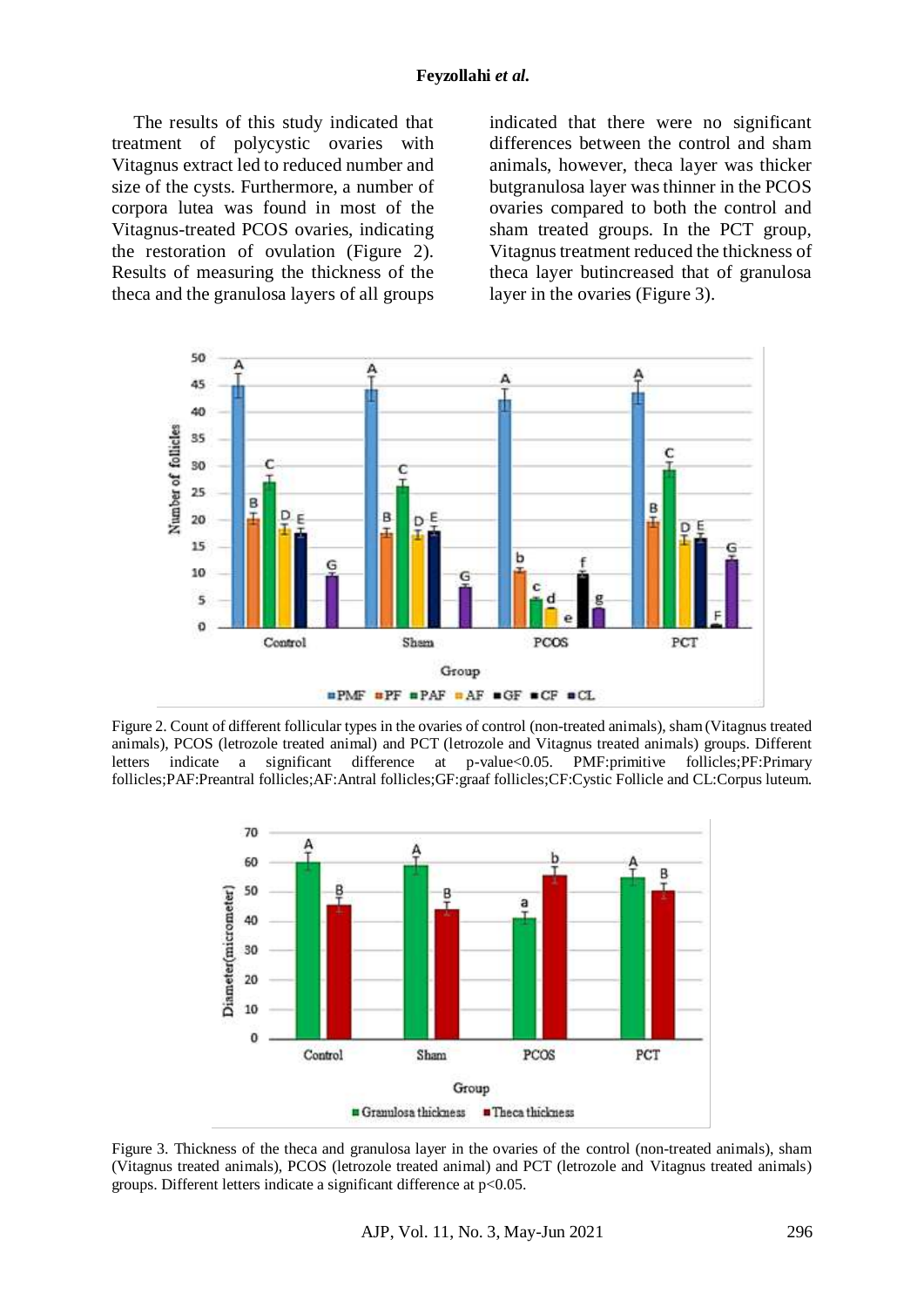#### **Analysis of sex hormones**

The mean levels of LH, FSH, progesterone, estrogen and testosterone hormones in different groups are shown in Figure 4. *Vitex agnus-castus* extract, at 365 mg/kg, did not induce any significant changes in the levels of sex hormones in the sham group. Administration of letrozole to induce PCOS in rats, increased the levels of testosterone and LH, whereas it reduced progesterone, estrogen and FSH levels compared to the control group. Continuous treatment of PCOS animals with Vitagnus resulted in a significant reduction in testosterone and LH levels, however, FSH, estrogen and progesterone levels were significantly raised in these animals (Figure 4).

#### *KISS-1* **gene expression analysis**

The results of gene expression analysis revealed no significant differences in the expression of *KISS-1* gene between the control and Vitagnus-treated (sham) animals. Induction of PCOS with letrozole, led to a 2-fold increase in *Kiss-1* gene expression, where thedifference between control and PCOS groups was significant at p<0.05. Expression level of *Kiss-1* in the Vitagnus-treated PCOS animals (PCT) was comparable with the level of *Kiss-1* expression in the control animals and the difference was not significant (Figure5).



Figure 4. Levels of LH, FSH, testosterone, progesterone and estrogen hormones incontrol (non-treated animals), sham (Vitagnus treated animals), PCOS (letrozole treated animal) and PCT (letrozole and Vitagnus treated animals) groups. Different letters indicate a significant difference at p-value<0.05.



Figure 5. The relative gene expression of *KISS-1* in sham (Vitagnus treated animals), PCOS (letrozole treated animal) and PCT (letrozole and Vitagnus treated animals) groups compared to control group.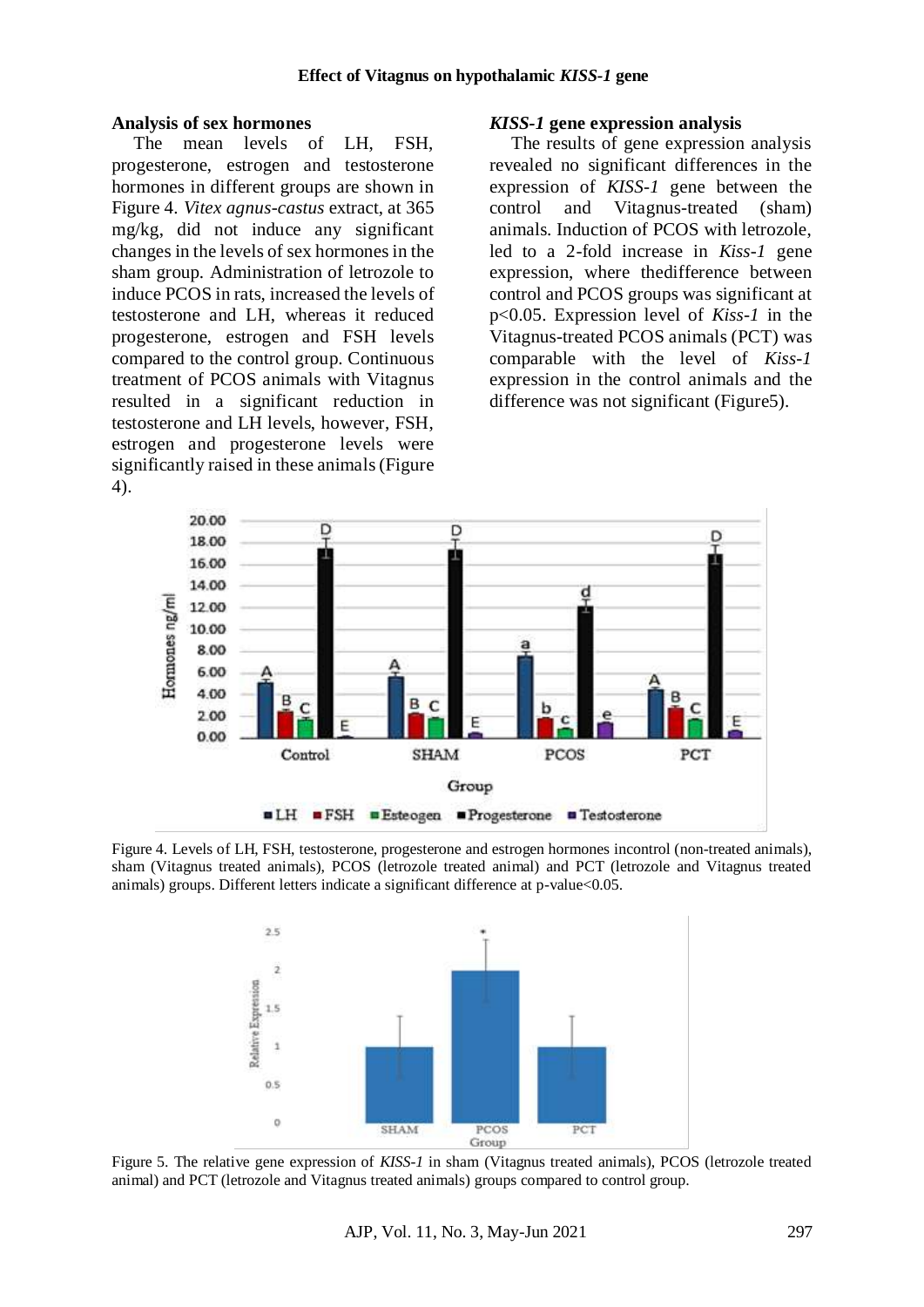# **Discussion**

Consumption of herbal remedies by women has been increased over the past years and it was shown to be positively associated with a reduction of infertility issues (Arentz et al., 2014a). Preclinical and clinical studies have investigated the effect of *Vitex agnus-castus* in the management of amenorrhea and abnormal ovulation (Kafali et al., 2004). There was an equivalent effect for bromocriptine and *Vitex agnus-castus*in PCOS women (Arentz et al., 2014b).

In the present study, the effect of *Vitex agnus-castus* fruit on *KISS-1* gene expression was investigated in a rat model of letrozole-induced PCOS. Letrozole is a non-steroidal aromatase inhibitor and can greatly inhibit aromatase enzyme (Casper and Mitwally, 2011). Reduced activity of this enzyme inhibits aromatization of testosterone to estradiol, resulting in an increase in testosterone levels and a decrease in estradiol levels (Kauffman et al., 2007b). The rat model of letrozoleinduced PCOS was used in this study based on the low aromatase activity in PCOS women and considering the point that genetic variations in the aromatase gene (*CYP19*) are associated with the development of PCOS (Yang et al., 2018). Previous studies demonstrated that inducing PCOS with letrozole, led to the production of higher amounts of testosterone, elevated ratio of LH/FSH, highernumbers of follicular cysts, elevated thickness of the theca layer and decreased thickness of granulosa layer (Sun et al., 2013). All these key symptoms were observed in the current study, indicating successful induction of PCOS in our experimental animals. Treatment of the PCOS animals with Vitagnus extract led to a significant recovery of LH/FSH ratio to its normal level, a remarkable decline in testosterone level and a significant elevation in estrogen level. Moreover, Vitagnus treatment led to the presence of fewer follicular cyst, higher numbers of antral and Graafian follicles and reduced thickness of theca layer in PCOS animals.

These results showed that Vitagnus extract relieved the symptoms associated with ovarian syndrome and led to the recovery of ovulation in the ovaries.

Aliabadi and colleagues counted kisspeptin neurons in the nuclei of arcuate (ARC) and AVPV of the hypothalamus in letrozole-induced PCOS rats. Their results revealed that the number of kisspeptin cells in the Arc nucleus increased under the letrozole influence, however, the number of kisspeptin neurons in AVPV nuclei wasdecreased (Aliabadi et al., 2017). Hypothalamic neurons of kisspeptin present estrogen receptor  $\alpha$  (ER $\alpha$ ) and were shown to be critically important sites for estrogen (E2)-mediated negative and positive feedback. E2 inhibits expression of kisspeptin in the ARC and stimulates it in the AVPV via ERα (Dubois et al., 2015). In addition, there is a temporary pairing between kisspeptin and LH release, which leads to positive correlations between kisspeptin and LH level in PCOS patients (Katulski et al., 2018). With regard to Aliabadi et al. findings, it seems that the ARC nucleus activity should be greater than that in the AVPV nucleus in the letrozole-induced PCOS. Therefore, due to the reduced level of estrogen, resulted from letrozole treatment, as well as the elevated level of LH, the expression of *KISS-1* is expected to be up-regulated (Kondo et al., 2016). The findings of the current study indicated that the level of LH was elevated whileestrogen level was reduced in the PCOS animals.Moreover, the level of *KISS-1* expression in the PCOS animals was significantly greater than that of healthy animals. These results are completely compatible with our hypothesis and those of the former studies that indicated higher activity of ARC nucleus and elevated expression levels of *KISS-1* in the letrozoleinduced PCOS rats (Tang et al., 2019). Investigation of the effect of Vitagnus on PCOS animals revealed that treatment with Vitagnus not only reversed the level of sex hormones back to the normal state, but also maintained the expression level of *KISS-1*at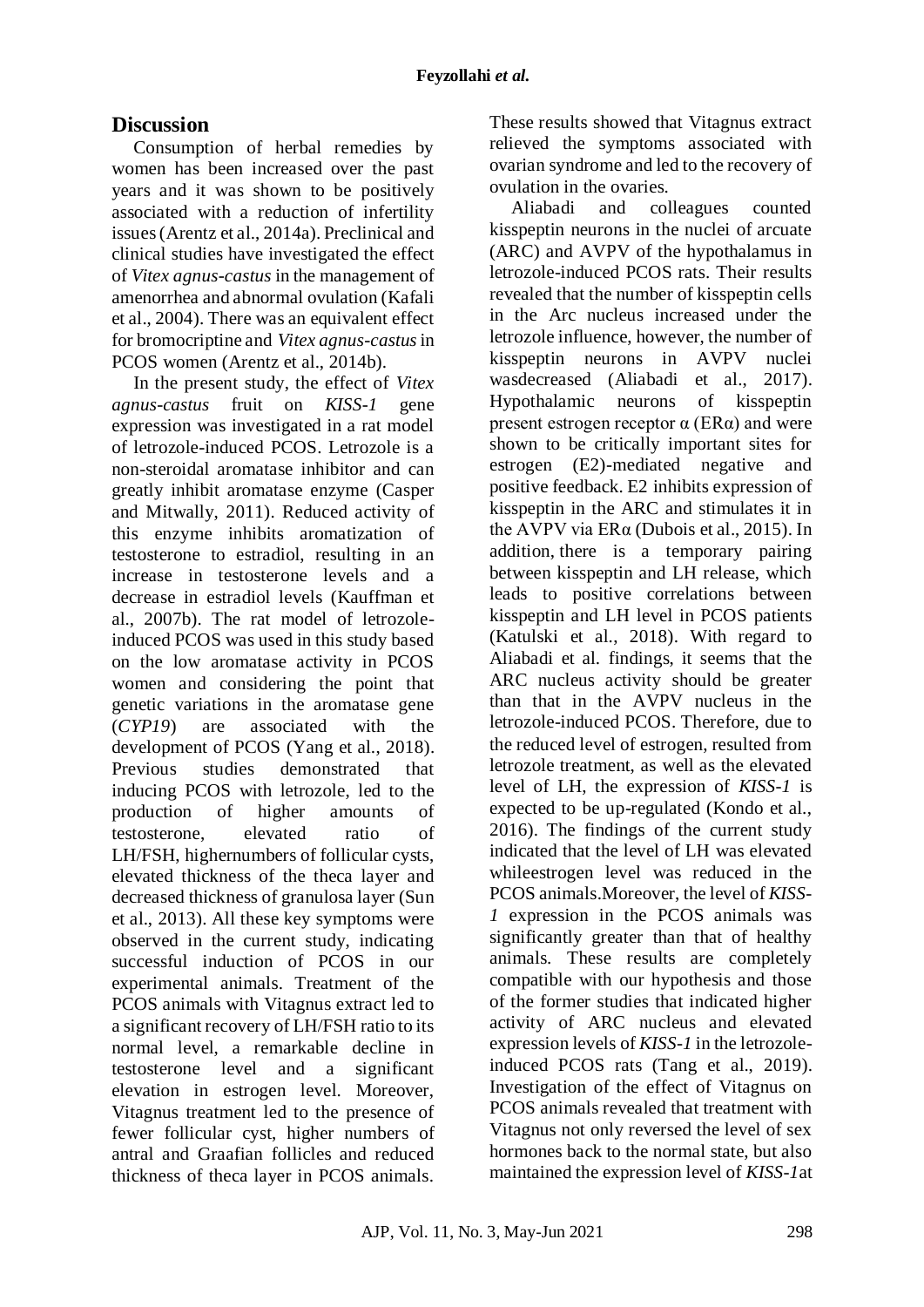its normal level. In other words, treatment with Vitagnus resulted in the downregulation of elevated expression level of *KISS-1* in PCOS animals. Vitagnus is rich in phytoestrogens and displays estrogeniclike activity (Liu et al., 2004a). Allahtavakoli and his colleagues demonstrated that *Vitex agnus-castus*upregulated the expression level of α-estrogen receptor gene in the hippocampus of ovariectomized rats (Allahtavakoli et al., 2015). Liu and colleagues isolated linoleic acid from the fruits of *Vitex agnuscastus*and showed that it simulates estrogen inducible genes via binding to estrogen receptors (Liu et al., 2004b). Taken together, on the basis of our findings and previous studies, Vitagnus seems to be able to increase the estrogen level in PCOS animals due to its estrogen-like activity, and consequently, down-regulates the elevated level of *KISS-1* to normal state,which results in the regulation of the HPG axis (Clarkson et al., 2009; Gorkem et al., 2018). Women with PCOS present higher levels of serum kisspeptin, and the serum level of kisspeptin was suggested to be used as a marker of reproductive disorders and PCOS in women, so, the use of kisseptin antagonists can be considered in the treatment of PCOS (Umayal et al., 2019). The results of this study indicated that Vitagnus acts as a modifier of Kisspeptin pathway and could be considered an effective treatment forPCOS.

In conclusion, Vitagnus treatment of PCOS animals ledto modification of the *KISS-1* gene expression in the hypothalamus. As a result, Vitagnus extract acts at the highest level of the HPG axis by regulating the expression level of *KISS-1*, which can result in changes in the levels of the sex hormones and removal of PCOS symptoms. Benefits of Vitagnus in the treatment of PCOS, or other menstrual syndromes, can be explained by this mechanism of action. This result is noticeable due to identification of *Vitex agnus-castus*action at the hypothalamus level, which can be considered in clinical applications.

## **Acknowledgment**

We would like to thank the Faculty of Biological Sciences of Kharazmi University and Department of Animal Biology for their support.

## **Conflicts of interest**

The authors have declared that there is no conflict of interest.

# **References**

- Aliabadi E, Namavar MR, Mortezaee K, Toolee H, Keshtgar S, Mirkhani H, Akbari M, Rastegar T, Solhjoo S. 2017. Kisspeptin expression features in the arcuate and anteroventral periventricular nuclei of hypothalamus of letrozole-induced polycystic ovarian syndrome in rats. Arch Gynecol Obstet, 296: 957-963.
- Allahtavakoli M, Honari N, Pourabolli I, Kazemi Arababadi M, Ghafarian H, Roohbakhsh A, Esmaeili Nadimi A, Shamsizadeh A. 2015. Vitex Agnus Castus Extract Improves Learning and Memory and Increases the Transcription of Estrogen Receptor alpha in Hippocampus of Ovarie ctomized Rats. Basic Clin Neurosci, 6: 185- 92.
- Arentz S, Abbott JA, Smith CA, Bensoussan A. 2014a. Herbal medicine for the management of polycystic ovary syndrome (PCOS) and associated oligo/amenorrhoea and hyperandrogenism; a review of the laboratory evidence for effects with corroborative clinical findings. BMC Complementary and Alternative Medicine, 14: 511-580.
- Badawy A, Elnashar A. 2011. Treatment options for polycystic ovary syndrome. Int J Womens Health, 3: 25-35.
- Casper RF, Mitwally MF. 2011. Use of the aromatase inhibitor letrozole for ovulation induction in women with polycystic ovarian syndrome. Clin Obstet Gynecol, 54: 685-95.
- Chen SN, Friesen JB, Webster D, Nikolic D, Van Breemen RB, Wang ZJ, Fong HH, Farnsworth NR, Pauli GF. 2011. Phytoconstituents from Vitex agnus-castus fruits. Fitoterapia, 82: 528-33.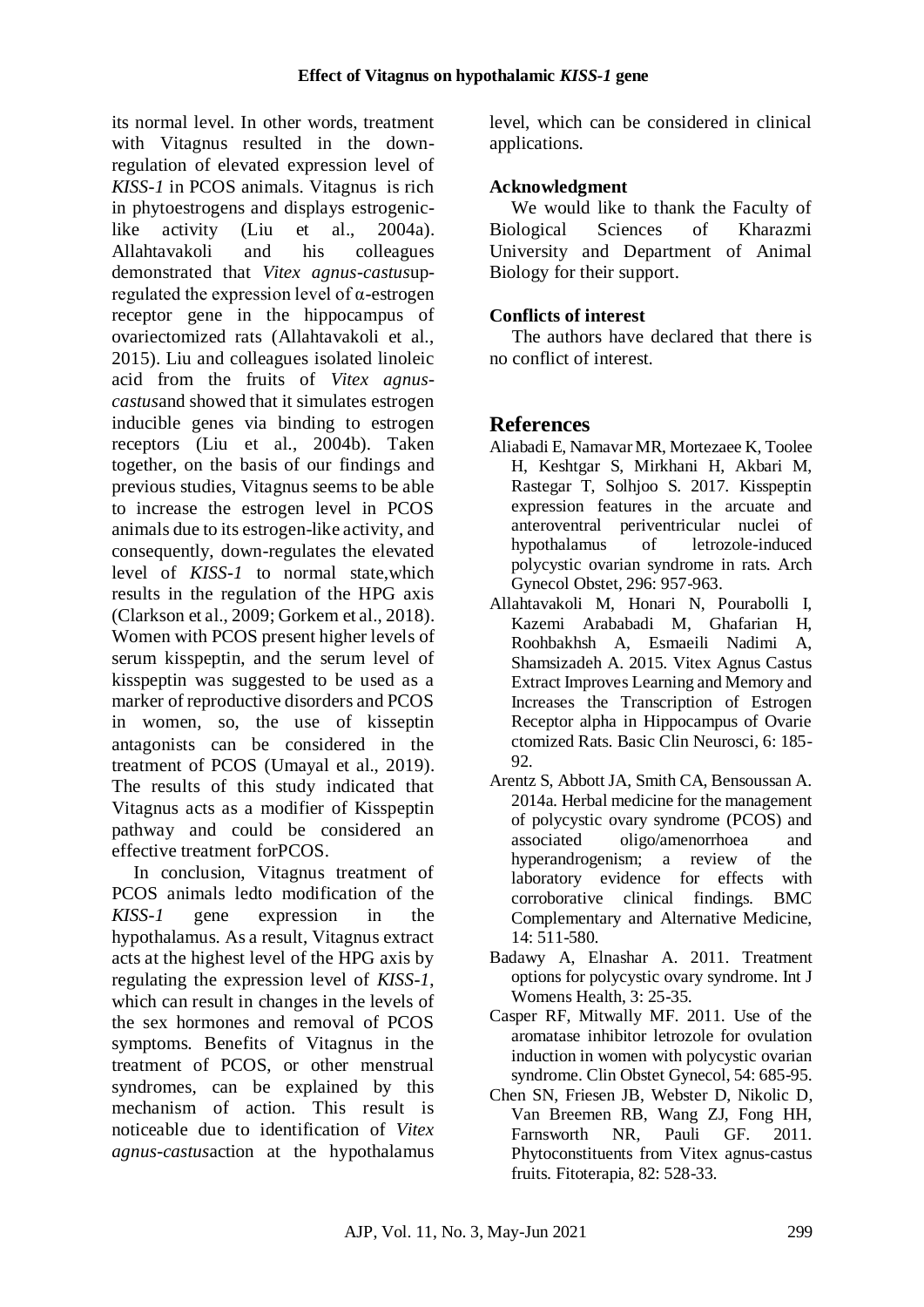- Clarkson J, D'anglemont De Tassigny X, Colledge WH, Caraty A, Herbison AE. 2009. Distribution of kisspeptin neurones in<br>the adult female mouse brain. J the adult female mouse brain. J Neuroendocrinol, 21: 673-82.
- Dubois SL, Acosta-Martinez M, Dejoseph MR, Wolfe A, Radovick S, Boehm U, Urban JH, Levine JE. 2015. Positive, but not negative feedback actions of estradiol in adult female mice require estrogen receptor alpha in kisspeptin neurons. Endocrinol, 156: 1111- 1120.
- Gorkem U, Togrul C, Arslan E, Sargin Oruc A, Buyukkayaci Duman N. 2018. Is there a role for kisspeptin in pathogenesis of polycystic ovary syndrome? Gynecol Endocrinol, 34: 157-160.
- Gottsch M, Cunningham MJ, Smith JT, Popa SM, Acohido BV, Crowley WF, Seminara S, Clifton DK, Steiner RA. 2004. A role for kisspeptins in the regulation of gonadotropin secretion in the mouse. Endocrinol, 145: 4073-4077.
- Heskes AM, Sundram TC, Boughton BA, Jensen NB, Hansen NL, Crocoll C, Cozzi F, Rasmussen S, Hamberger B. Hamberger B. 2018. Biosynthesis of bioactive diterpenoids in the medicinal plant Vitex agnus‐castus. The Plant Journal, 93: 943-958.
- Hoeger KM, Legro RS, Welt CK. 2014. A patient's guide: polycystic ovary syndrome (PCOS). J Clin Endocrinol Metab, 99: 35A-36A.
- Kafali H, Iriadam M, Ozardalı I, Demir N. 2004. Letrozole-induced polycystic ovaries in the rat: a new model for cystic ovarian disease. Archives of Medical Research, 35: 103-108.
- Kakadia N, Patel P, Deshpande S, Shah G. 2019. Effect of Vitex negundo L. seeds in letrozole induced polycystic ovarian syndrome. J Tradit Complement Med, 9: 336-345.
- Katulski K, Podfigurna A, Czyzyk A, Meczekalski B, Genazzani AD. 2018. Kisspeptin and LH pulsatile temporal coupling in PCOS patients. Endocrine, 61: 149-157.
- Kauffman AS, Clifton DK, Steiner RA. 2007a. Emerging ideas about kisspeptin- GPR54 signaling in the neuroendocrine regulation of reproduction. Trends Neurosci, 30: 504- 11.
- Kauffman AS, Clifton DK, Steiner R.A. 2007b. Emerging ideas about kisspeptin–GPR54

signaling in the neuroendocrine regulation of reproduction. Trends in Neurosciences, 30: 504-511.

- Kondo M, Osuka S, Iwase A, Nakahara T, Saito A, Nakamura T, Goto M, Kotani T, Kikkawa F. 2016. Increase of kisspeptinpositive cells in the hypothalamus of a rat model of polycystic ovary syndrome. Metabolic Brain Disease, 31: 673-681.
- Liu J, Burdette J, Sun Y, Deng S, Schlecht S, Zheng W, Nikolic D, Mahady G, Van Breemen R, Fong H. 2004a. Isolation of linoleic acid as an estrogenic compound from the fruits of Vitex agnus-castus L.(chaste-berry). Phytomedicine, 11: 18-23.
- Liu J, Burdette JE, Sun Y, Deng S, Schlecht SM, Zheng W, Nikolic D, Mahady G, Van Breemen RB, Fong HH, Pezzuto JM, Bolton JL, Farnsworth NR. 2004b. Isolation of linoleic acid as an estrogenic compound from the fruits of Vitex agnus-castus L. (chaste-berry). Phytomedicine, 11: 18-23.
- Liu Z. 2008. Preparation of botanical samples for biomedical research. Endocr Metab Immune Disord Drug Targets, 8: 112-21.
- Lizneva D, Suturina L, Walker W, Brakta S, Gavrilova-Jordan L, Azziz R. 2016. Criteria, prevalence, and phenotypes of polycystic ovary syndrome. Fertil Steril, 106: 6-15.
- Mccartney Ch R, Marshall JC. 2016. Polycystic Ovary Syndrome. N Engl J Med, 375: 1398- 1399.
- Nasri S, Oryan S, Rohani AH, Amin GR. 2007. The effects of Vitex agnus castus extract and its interaction with dopaminergic system on LH and testosterone in male mice. Pak J Biol Sci, 10: 2300-7.
- Radosh L. 2009. Drug treatments for polycystic ovary syndrome. Am Fam Physician, 79: 671-676.
- Romero-Ruiz A, Skorupskaite K, Gaytan F, Torres E, Perdices-Lopez C, Mannaerts BM, Qi S, Leon S, Manfredi-Lozano M, Lopez-Rodriguez C, Avendano MS, Sanchez-Garrido MA,Vazquez MJ, Pinilla L, Van Duin M, Kohout TA, Anderson RA, Tena-Sempere M. 2019. Kisspeptin treatment induces gonadotropic responses and rescues ovulation in a subset of preclinical models and women with polycystic ovary syndrome. Hum Reprod, 34: 2495-2512.
- Russo M, Galletti GC. 1995. Medicinal properties and chemical composition of Vitex agnus-castus L.: a review. International Symposium on Medicinal and